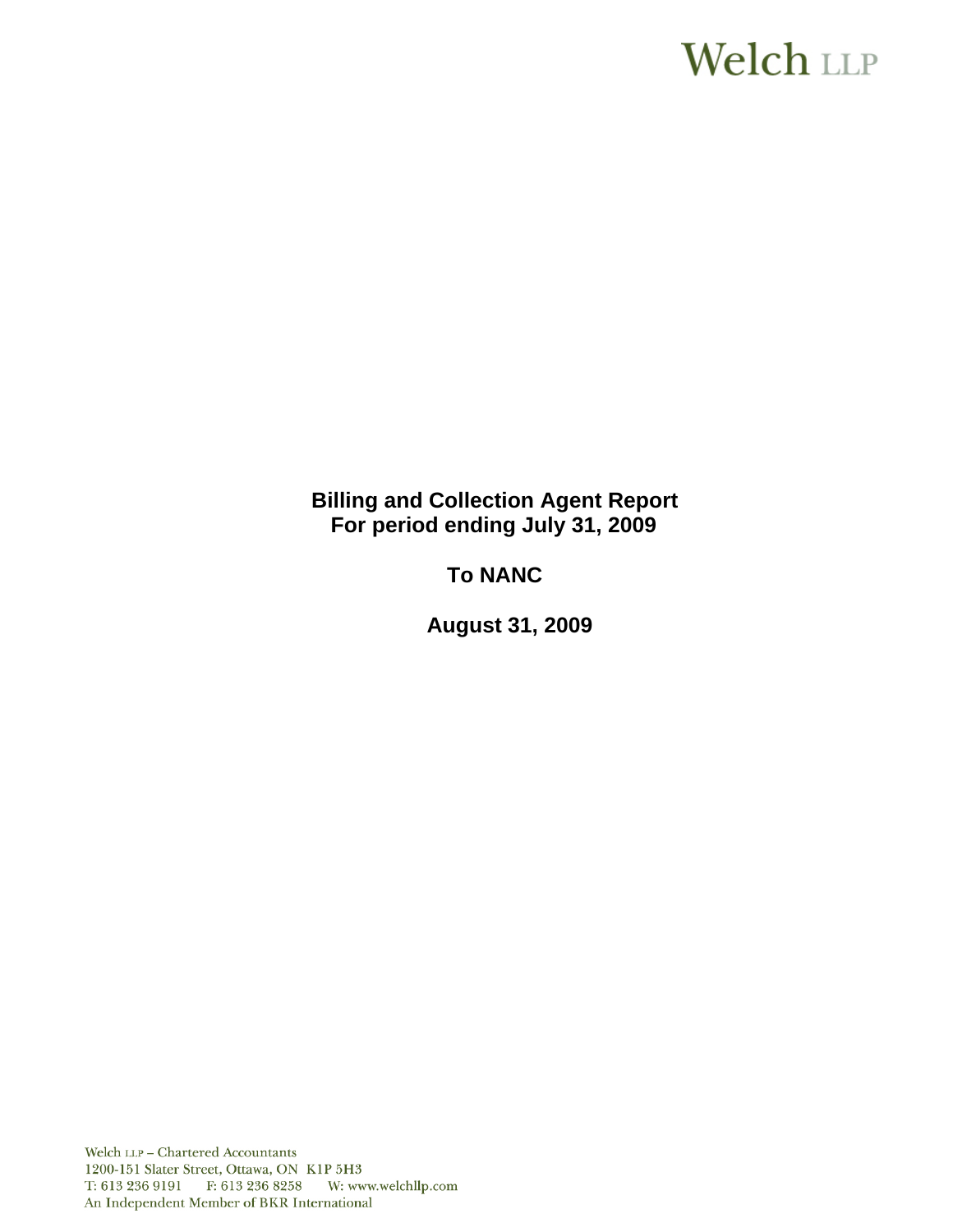## **NANPA FUND STATEMENT OF FINANCIAL POSITION JULY 31, 2009**

| <b>Assets</b><br>Cash Balance in bank account<br>Dreyfus Government Cash Management Fund                                                                   |                              | \$<br>77,892<br>3,937,000 |
|------------------------------------------------------------------------------------------------------------------------------------------------------------|------------------------------|---------------------------|
| Receivable from US Carriers<br>Receivable from Canada<br>Receivable from Caribbean countries<br>Receivables forwarded to FCC for collection (Over 90 days) | 368,024<br>3,654<br>238,037  |                           |
| Allowance for uncollectible accounts                                                                                                                       | (310,000)                    | 299,715                   |
| Interest receivable                                                                                                                                        |                              |                           |
| <b>Total assets</b>                                                                                                                                        |                              | 4,314,607                 |
| Accrued liabilities (see below for makeup)<br>Less:                                                                                                        |                              | (339, 625)                |
| <b>Fund balance</b>                                                                                                                                        |                              | \$<br>3,974,982           |
| <b>Makeup of Accrued Liabilities</b> (see following page for additional details)                                                                           |                              |                           |
| <b>Welch LLP</b><br><b>NEUSTAR Pooling 1K Block Pooling Expenses</b><br><b>NEUSTAR Admin Expenses</b>                                                      | 18,686<br>189,373<br>122,883 |                           |
| Data Collection Agent - USAC<br><b>External Fund audit</b>                                                                                                 | 8,683                        |                           |
| \$                                                                                                                                                         | 339,625                      |                           |
|                                                                                                                                                            |                              |                           |

#### **Other items of note**

During July 2009, the Dreyfus Government Cash Management Fund earned an average rate of return of 0.00%.

A new bridge contract was awarded to NeuStar for the period July 9, 2009 to January 8, 2010 with two 6 month option periods.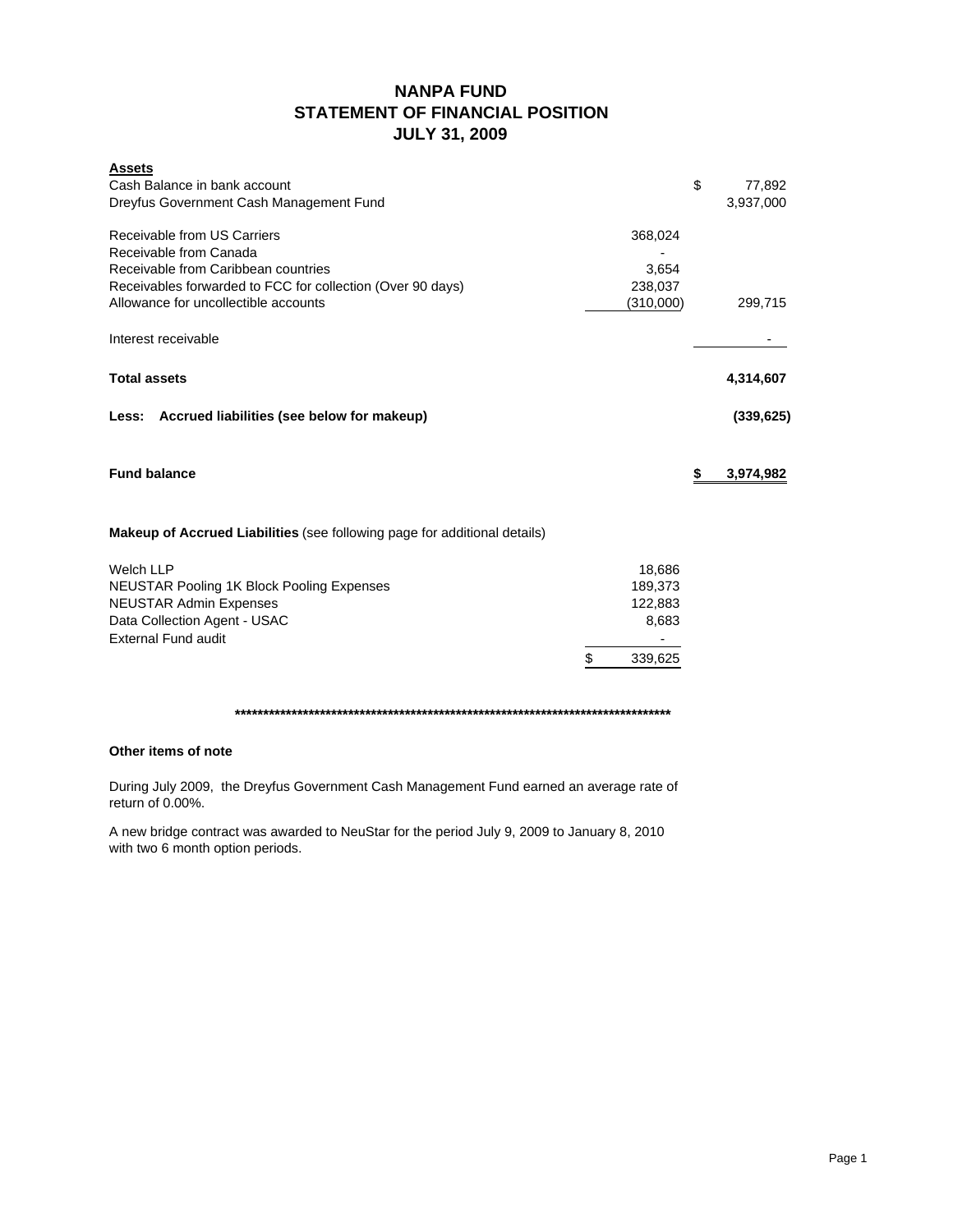#### **NANPA FUND FORECASTED STATEMENT OF CHANGES IN FUND BALANCE JULY 2009 TO JULY 2010**

|                                                                     |            | Actual                            |                                   |                                   |                                   |                                   |                                   | <b>Budgeted</b>                   |                                   |                                 |                                 |                               |                               |                               |                                      |                                                                    | <b>Estimated</b>                  |
|---------------------------------------------------------------------|------------|-----------------------------------|-----------------------------------|-----------------------------------|-----------------------------------|-----------------------------------|-----------------------------------|-----------------------------------|-----------------------------------|---------------------------------|---------------------------------|-------------------------------|-------------------------------|-------------------------------|--------------------------------------|--------------------------------------------------------------------|-----------------------------------|
|                                                                     |            | Jul-09                            | Aug-09                            | Sep-09                            | Oct-09                            | Nov-09                            | Dec-09                            | Jan-10                            | Feb-10                            | Mar-10                          | Apr-10                          | Mav-10                        | <b>Jun-10</b>                 | <b>Total</b>                  | <b>Budget</b>                        | Variance between forecasted<br>balance at June 30/10 and<br>budget | <b>Jul-10</b>                     |
| Revenue<br><b>International Contributions</b>                       |            |                                   |                                   |                                   |                                   |                                   |                                   |                                   |                                   |                                 |                                 |                               |                               |                               |                                      |                                                                    |                                   |
| Canada<br>Caribbean countries                                       | (1)<br>(1) | 11,828<br>14,467                  | 5,912<br>$\sim$                   | 5,912<br>$\sim$                   | 5,912                             | 5,912<br>$\overline{\phantom{a}}$ | 5,912                             | 5,912<br>$\sim$                   | 5,912                             | 5,912<br>$\sim$                 | 5,912                           | 5,912                         | $\sim$<br>$\sim$              | 70,948<br>14,467              | 70,948<br>14,467                     |                                                                    | 5,912<br>14,467                   |
| <b>Total International Contributions</b>                            |            | 26,295                            | 5.912                             | 5,912                             | 5,912                             | 5,912                             | 5,912                             | 5,912                             | 5,912                             | 5,912                           | 5.912                           | 5,912                         |                               | 85,415                        | 85,415                               |                                                                    | 20,379                            |
| Domestic Contributions - US carriers                                | (1)        | 1,524,170                         | 108,738                           | 108,738                           | 108,738                           | 108,738                           | 108,738                           | 108,738                           | 108,738                           | 108,738                         | 108,738                         | 108,738                       |                               | 2,611,550                     | 2,487,497                            | 124,053                                                            | 2,730,174                         |
| Late filing fees for Form 499A                                      | (2)        | 4,550                             |                                   |                                   |                                   |                                   |                                   |                                   |                                   |                                 |                                 |                               | 115,000                       | 110,450                       | 115,000 (                            | 4,550)                                                             |                                   |
| Interest income                                                     | (3)        | 163                               | 167                               | 167                               | 167                               | 167                               | 167                               | 167                               | 167                               | 167                             | 167                             | 167                           | 167                           | 2,000                         | 2,000                                |                                                                    | 166                               |
| <b>Total revenue</b>                                                |            | 1,546,078                         | 114.817                           | 114,817                           | 114,817                           | 114,817                           | 114,817                           | 114,817                           | 114,817                           | 114,817                         | 114,817                         | 114,817                       | 115,167                       | 2,809,415                     | 2,689,912                            | 119,503                                                            | 2,750,719                         |
| <b>Expenses</b><br>NANPA Administration                             | (4), (8)   | 122.883                           | 195,530                           | 123,300                           | 123,300                           | 123,300                           | 123,300                           | 131,833                           | 131,833                           | 131,833                         | 131,833                         | 131,833                       | 131,833                       | 1,602,611                     | 1,475,600                            | 127,011                                                            | 131,000                           |
| 1K Block Pooling Administration                                     | (4), (7)   | 189,373                           | 188,936                           | 188,498                           | 188,498                           | 188,498                           | 188,498                           | 188,498                           | 188,498                           | 188,498                         | 188,498                         | 188,498                       | 188,498                       | 2,263,289                     | 2,263,289                            |                                                                    | 188,498                           |
| pANI                                                                | (9)        |                                   | 33,332                            | 16,666                            | 16,666                            | 16,667                            | 16,667                            | 16,667                            | 16,667                            | 16,667                          | 16,667                          | 16,667                        | 16,667                        | 200,000                       | 200,000                              |                                                                    | 16,666                            |
| <b>Billing and Collection</b><br>Welch LLP<br>Data Collection Agent | (4)<br>(5) | 19,900<br>4,183                   | 19,900<br>4,450                   | 19,900<br>4,450                   | 19,900<br>4,450                   | 19,900<br>4,450                   | 19,900<br>4,450                   | 19,900<br>4,450                   | 19,900<br>4,450                   | 19,900<br>4,450                 | 19,900<br>4,450                 | 19,900<br>4.450               | 19,900<br>4,450               | 238,800<br>53,133             | 238,800<br>53,400 (                  | 267)                                                               | 19,900<br>4,450                   |
| <b>Annual Operations Audit</b>                                      | (6)        |                                   | $\sim$                            | $\sim$                            | $\overline{\phantom{a}}$          |                                   |                                   | $\sim$                            | $\overline{\phantom{a}}$          | $\sim$                          | $\sim$                          |                               | 34,000                        | 34,000                        | 34,000                               |                                                                    | $\sim$                            |
| <b>Carrier Audits</b>                                               | (10)       |                                   |                                   |                                   |                                   |                                   |                                   | $\sim$                            | 700,000                           | $\sim$                          |                                 |                               | $\sim$                        | 700,000                       | 700,000                              |                                                                    | $\sim$                            |
| Bad debt expense (recovery)                                         | (11)       | 27,606                            |                                   |                                   |                                   |                                   |                                   |                                   |                                   | $\sim$                          |                                 | $\sim$                        | $\sim$                        | 27,606                        | <b>College</b>                       | 27,606                                                             | $\sim$                            |
| <b>Total expenses</b>                                               |            | 363,945                           | 442,148                           | 352,814                           | 352,814                           | 352,815                           | 352,815                           | 361,348                           | 1,061,348                         | 361,348                         | 361,348                         | 361,348                       | 395,348                       | 5,119,439                     | 4,965,089                            | 154,350                                                            | 360,514                           |
| Net revenue (expenses                                               |            | 1,182,133                         | 327,331) (                        | 237,997)                          | 237,997)                          | 237,998)                          | 237,998)                          | 246,531)                          | 946,531)                          | 246,531) (                      | 246,531) (                      | 246,531) (                    | $280,181$ (                   | $2,310,024$ (                 | $2,275,177$ ) (                      | 34,847)                                                            | 2,390,205                         |
| <b>Opening fund balance</b>                                         |            | 2,792,851                         | 3.974.984                         | 3,647,653                         | 3,409,656                         | 3,171,659                         | 2,933,661                         | 2,695,663                         | 2,449,132                         | 1,502,601                       | 1,256,070                       | 1,009,539                     | 763,008                       | 2.792.851                     | 1,775,177                            | 17,674                                                             | 482,82                            |
| <b>Closing fund balance</b>                                         |            | 3,974,984                         | 3,647,653                         | 3,409,656                         | 3,171,659                         | 2,933,661                         | 2,695,663                         | 2,449,132                         | 1,502,601                         | 1,256,070                       | 1,009,539                       | 763,008                       | 482,827                       | 482.827 -                     | 500,000                              | 17,173                                                             | 2,873,032                         |
| Fund balance makeup:<br>Contingency<br>Surplus                      |            | 500,000<br>3,474,984<br>3.974.984 | 500,000<br>3,147,653<br>3.647.653 | 500,000<br>2,909,656<br>3.409.656 | 500,000<br>2,671,659<br>3.171.659 | 500,000<br>2,433,661<br>2.933.661 | 500,000<br>2,195,663<br>2.695.663 | 500,000<br>1,949,132<br>2,449,132 | 500,000<br>1,002,601<br>1,502,601 | 500,000<br>756,070<br>1,256,070 | 500,000<br>509,539<br>1,009,539 | 500,000<br>263,008<br>763.008 | 500,000<br>17,173)<br>482.827 | 500,000<br>17,173)<br>482.827 | 500,000<br><b>College</b><br>500,000 |                                                                    | 500,000<br>2,373,032<br>2,873,032 |

#### **Assumptions:**

**(1)** The US carrier contributions for the period from July 2009 to June 2010 and the International carrier revenue is

based upon actual billings The contributions for July 2010 - June 2011 are estimated based on billings for 2009/10.

**(2)** These fees represent the \$100 late filing fee charged to those companies that do not file the Form 499A by the due date.

**(3)** Interest income projections are estimates

**(4)** The expenses for the NANPA Administration, 1K Block Pooling and Welch LLP are based on contracts in force.

The contract with Welch LLP expires September 30, 2009. The expense for Welch LLP for October 2009 to July 2010 is based on the current contract.

**(5)** The expense for the Data Collection Agent is based on estimate of costs by USAC for the 2009 calendar year.

**(6)** The contract for the annual operations audit has been awarded to Ernst & Young. The cost will be \$34,000.

(7) The August forecasted amount includes the forecasted monthly billing of \$189,375 plus change orders 5&7 in the amount of \$44,821

(8) The August forecasted amount includes the forecasted monthly billing of \$123300 plus the cost of software, hardware and maintenance service in the amount of \$72,230

**(9)** Interim p-ANNI administration is now covered under the new Pooling contract. \$200,000 has been allowed for the cost of permanent pANI in 2009/10. No change order has been issued.

**(10)** The budget allowed \$700,000 for carrier audits. -

(11) The allowance covers all accounts considered potentially uncollectible at July 31, 2009. This will be covered by the contingency allowance.

#### **Reconciliation of Forecast at June 30, 2010 to Budget**

| Budgeted fund balance at June 30/10 - contingency                                  |            |  |  |  |  |
|------------------------------------------------------------------------------------|------------|--|--|--|--|
|                                                                                    |            |  |  |  |  |
|                                                                                    |            |  |  |  |  |
| Increase in fund balance between budget period (March 2009) and June 2009          | 17,674     |  |  |  |  |
| Additional billings over estimate from budget                                      | 124.053    |  |  |  |  |
| Late filing fees (reversal) for Form 499A - 2009                                   | (4, 550)   |  |  |  |  |
| Reduced interest earned to date compared to budget                                 |            |  |  |  |  |
| NANP Admin - difference between budget and actual contact awarded after budget per | (127, 011) |  |  |  |  |
|                                                                                    |            |  |  |  |  |
| NANP - change orders                                                               |            |  |  |  |  |
|                                                                                    |            |  |  |  |  |
| Data Collection fees - Adiustment to actual from budget                            | 267        |  |  |  |  |
| Bad debts (recovery) not budgeted for                                              | (27, 606)  |  |  |  |  |
| <b>Annual Operations Audit</b>                                                     |            |  |  |  |  |
| Unexpended budget for carrier audits not performed in 2008/09 budget year          |            |  |  |  |  |
| Cost of permanent pANI not expended                                                |            |  |  |  |  |
| Pooling change orders                                                              |            |  |  |  |  |
| Fund balance at June 30/09                                                         | 482.827    |  |  |  |  |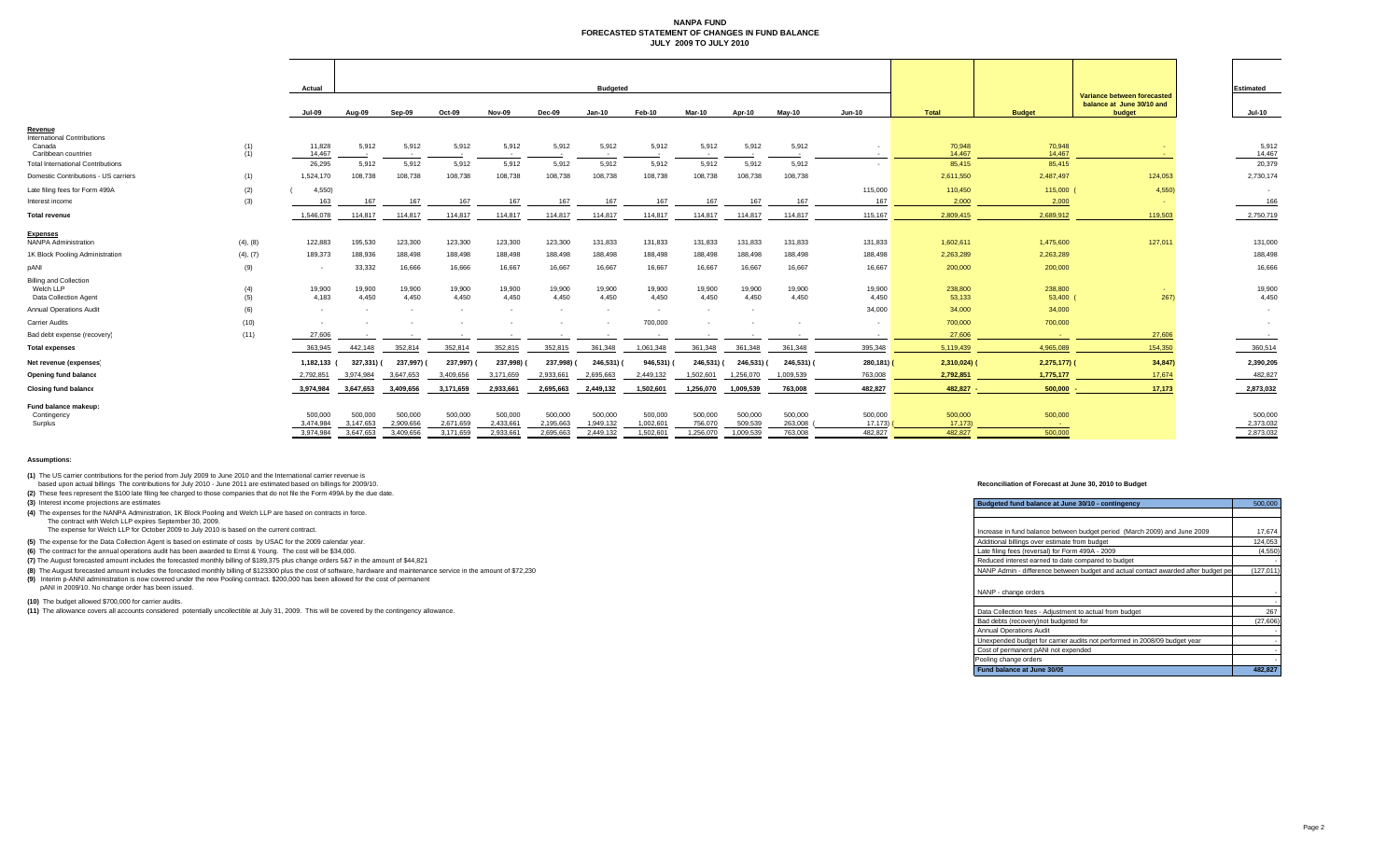#### **NANPA FUNDCURRENT AND FORECASTED LIABILITIES**

|                                                                                                                              |                            | Current<br>Jul-09  | Aug-09  | Sep-09  | Oct-09  | <b>Nov-09</b> | <b>Dec-09</b> | Jan-10  | Feb-10    |
|------------------------------------------------------------------------------------------------------------------------------|----------------------------|--------------------|---------|---------|---------|---------------|---------------|---------|-----------|
| <b>NEUSTAR - NANPA Administration contract</b>                                                                               |                            | 122,883            | 122,967 | 122,967 | 122,967 | 122,967       | 122,967       | 122,967 | 122,967   |
| - Payment authorized by the FCC on July8/09, received by Welch July 16/09<br><b>June 2009</b>                                | 121,300                    |                    |         |         |         |               |               |         |           |
| - Authorization by the FCC has not been received for payment                                                                 |                            |                    |         |         |         |               |               |         |           |
| <b>July 2009</b>                                                                                                             | \$                         | 122,883            |         |         |         |               |               |         |           |
| <b>NEUSTAR - Block Pooling contract</b>                                                                                      |                            | 189,373            | 188,936 | 188,498 | 188,498 | 188,498       | 188,498       | 188,498 | 188,498   |
| - Payment authorized by the FCC on July8/09, received by Welch July 16/09<br>June 2009<br>Change Order #6<br>Change Order #8 | 189,374<br>17,517<br>4,673 |                    |         |         |         |               |               |         |           |
| - Authorization by the FCC has not been received for payment<br><b>July 2009</b>                                             | -S<br>\$                   | 189,373<br>189,373 |         |         |         |               |               |         |           |
| Welch LLP - Billing & Collection Agent                                                                                       |                            | 18,686             | 19,900  | 19,900  | 19,900  | 19,900        | 19,900        | 19,900  | 19,900    |
| - Payment authorized by the FCC on July8/09, received by Welch July 16/09                                                    |                            |                    |         |         |         |               |               |         |           |
| <b>June 2009</b>                                                                                                             | 19,900                     |                    |         |         |         |               |               |         |           |
| - Authorization by the FCC has not been received for payment<br><b>July 2009</b>                                             | \$                         | 18,686             |         |         |         |               |               |         |           |
| <b>USAC - Data Collection Agent</b>                                                                                          |                            | 8,683              | 4,450   | 4,450   | 4,450   | 4,450         | 4,450         | 4,450   | 4,450     |
| - Payment authorized by the FCC on July8/09, received by Welch July 16/09                                                    |                            |                    |         |         |         |               |               |         |           |
| May 2009                                                                                                                     | 4,362                      |                    |         |         |         |               |               |         |           |
| - Authorization by the FCC has not been received for payment<br><b>June 2009</b>                                             |                            | 4,233              |         |         |         |               |               |         |           |
| July 2009 (estimate)                                                                                                         | \$                         | 4,450<br>8,683     |         |         |         |               |               |         |           |
| <b>Carrier audits</b>                                                                                                        |                            |                    |         |         |         |               |               |         | 700,000   |
| Ernst & Young LLP- Annual operations audit                                                                                   |                            |                    |         |         |         |               |               |         |           |
| <b>NEUSTAR - pANI administration</b>                                                                                         | \$                         |                    | 33,332  | 16,666  | 16,666  | 16,667        | 16,667        | 16,667  | 16,667    |
| Total                                                                                                                        |                            | 339,625            | 369,585 | 352,481 | 352,481 | 352,482       | 352,482       | 352,482 | 1,052,482 |